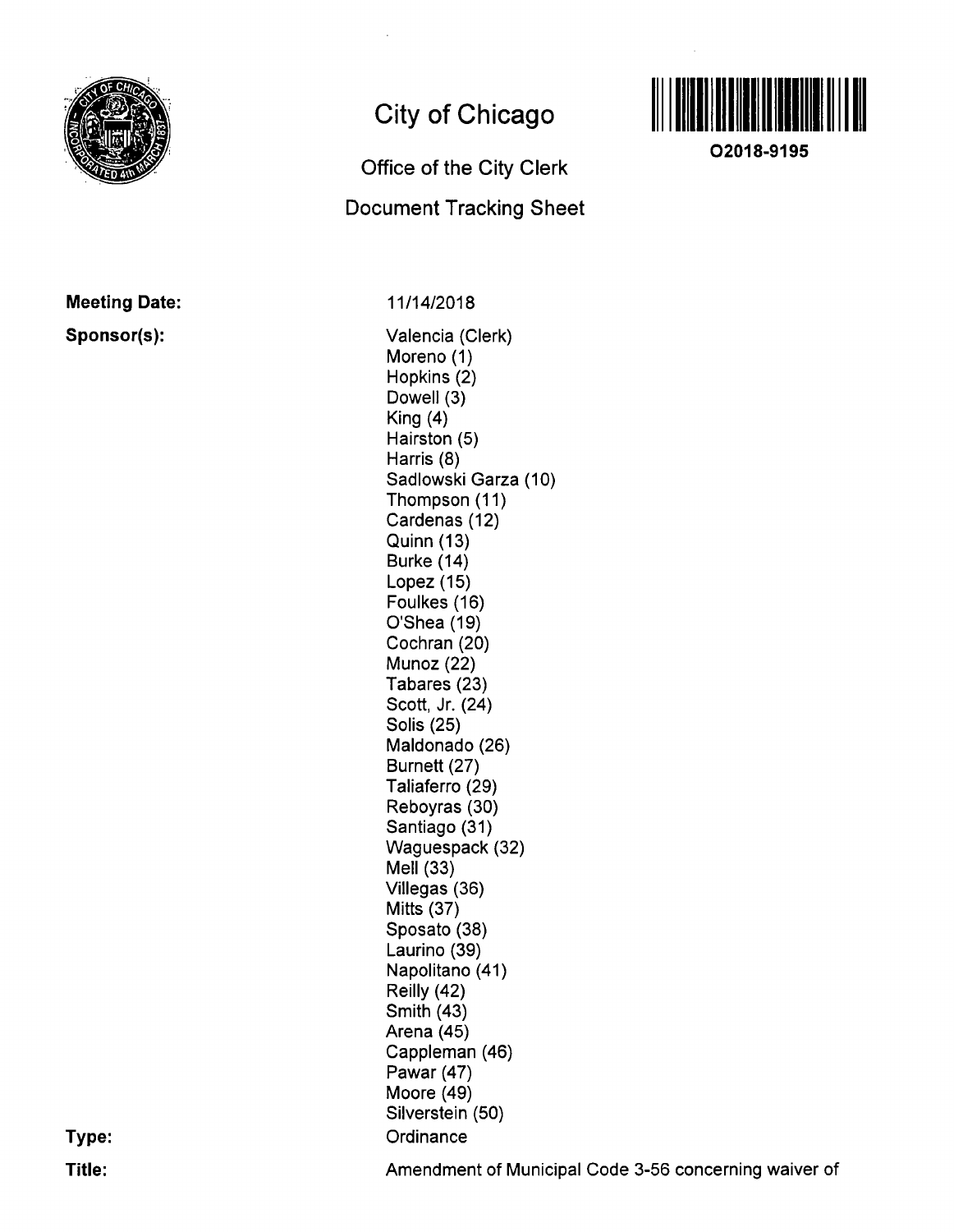Wheel Tax license emblem and replacement fees for U.S. military veterans Committee(s) Assignment: Committee on Pedestrian and Traffic Safety

 $\mathcal{A}^{\mathcal{A}}$  and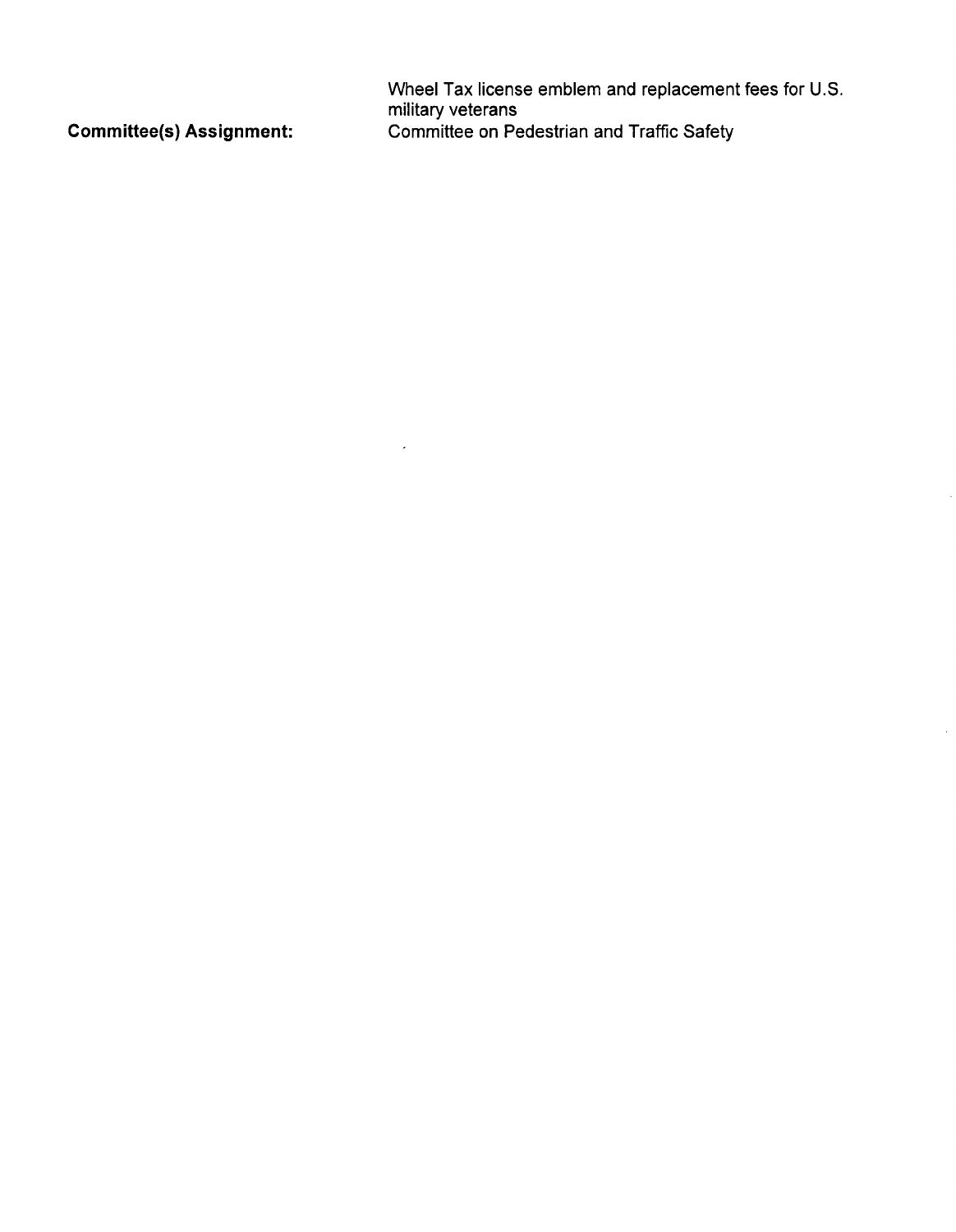## ORDINANCE

### **BE IT ORDAINED BY THE CITY COUNCIL OF THE CITY OF CHICAGO:**

SECTION 1. Section 3-56-050 of the Municipal Code of Chicago is hereby amended by deleting the language struck-through and inserting the language underscored, as follows:

### 3-56-050 Fees - Late fees.

أفاعليها

(a) Applicable license fees are as follows; provided, however, that each amount set forth in this subsection "a" shall be adjusted upwards, if applicable, for the term starting on January 1, 2014 and every two years thereafter by applying to it the rate of inflation over the two-year period ending on the most recent July 1, calculated based on the Consumer Price Index - Urban Wage Earners and Clerical Workers (Chicago All Items) published by the United States Bureau of Labor Statistics, as calculated by the Comptroller, communicated to the Clerk by the Comptroller, and published by the Clerk. Such adjustment shall take place on January 1 of the applicable year, and shall apply the overall rate of inflation, if any, for the two-year period ending on the most recent July 1. Provided further, that the amount of any such adjustment shall be capped at 105% of the fee being adjusted:

| Vehicle                       | Fee      |
|-------------------------------|----------|
| Smaller passenger automobiles | \$85.00  |
| Larger passenger automobiles  | \$135.00 |

The city clerk shall maintain a list of makes and models of passenger automobiles classified as "smaller" or "larger" for the purposes of this provision. The list shall be available for public inspection at any time during the clerk's regular business hours.

| Vehicle                                                                                                                                                                                                                                | Fee     |
|----------------------------------------------------------------------------------------------------------------------------------------------------------------------------------------------------------------------------------------|---------|
| Smaller passenger automobiles, larger passenger automobiles<br>or motorcycles only, not more than one motor vehicle,<br>registered to a person 65 years of age or older, upon<br>satisfactory proof of age and motor vehicle ownership | \$30.00 |
| Replacement passenger wheel tax license emblem registered<br>to a person 65 years of age or older, upon satisfactory proof of<br>age, proof of purchase and original damaged wheel tax license<br>emblem or police report of theft     | No Fee  |
| Antique motor vehicles                                                                                                                                                                                                                 | \$30.00 |
| Motorcycles or neighborhood electric vehicles                                                                                                                                                                                          | \$45.00 |
| Municipally owned vehicles                                                                                                                                                                                                             | No fee  |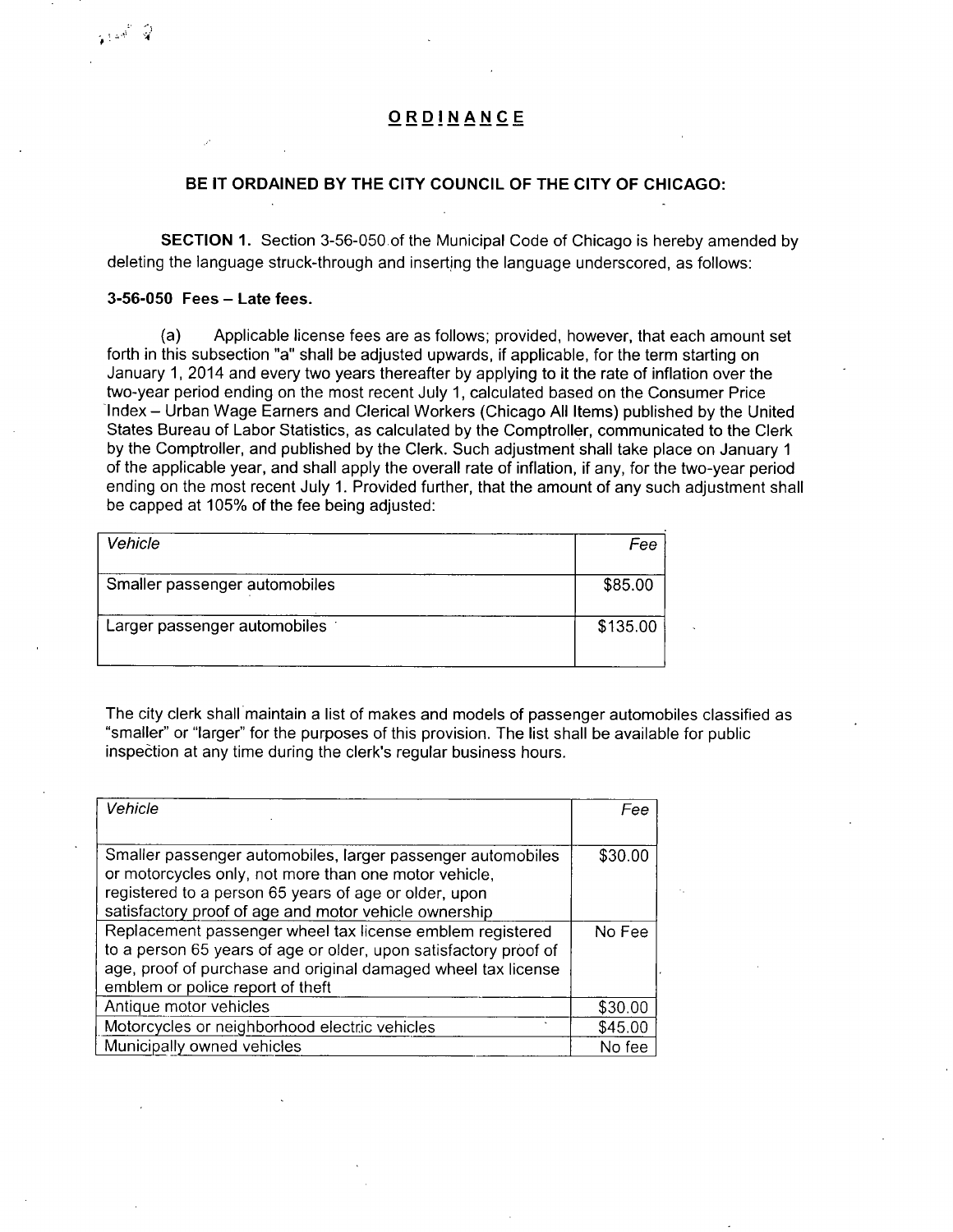| Non-commercial smaller passenger automobiles, larger                 | No fee   |
|----------------------------------------------------------------------|----------|
| passenger automobiles, or motorcycles, not more than one             |          |
| motor vehicle, registered to a disabled veteran, a Prisoner of       |          |
| War veteran, a Purple Heart veteran, or a veteran who                |          |
| received Honorable Discharge or General Discharge from the           |          |
| U.S. Armed Forces, upon satisfactory proof of such veteran           |          |
| status and vehicle ownership as set forth in rules promulgated       |          |
| by the City Clerk Vehicles licensed to disabled veterans, purple     |          |
| heart veterans, or to persons who, while serving in the United       |          |
| States Armed Forces, were taken prisoner of war                      |          |
| Replacement passenger wheel tax license emblem registered            | No fee   |
| to a disabled veteran, a Prisoner of War veteran, a Purple           |          |
| Heart veteran, or a veteran who received Honorable Discharge         |          |
| or General Discharge from the U.S. Armed Forces, upon                |          |
| satisfactory proof of such veteran status and vehicle ownership      |          |
| as set forth in rules promulgated by the City Clerk, proof of        |          |
| purchase, and original damaged wheel tax license emblem or           |          |
| police report of theft                                               |          |
| Vehicles licensed to handicapped individuals                         | No fee   |
|                                                                      |          |
| Handicapped individual means every natural person who (1)            |          |
| has permanently lost the use of a leg or both legs or an arm or      |          |
| both arms or any combination thereof or any person who is so         |          |
| severely disabled as to be unable to move without the aid of         |          |
| crutches, tripod type cane, walker or a wheelchair; and (2) has      |          |
| a valid disability license plate issued by the Illinois Secretary of |          |
| State                                                                |          |
| Tax-exempt organization-owned buses                                  | No Fee   |
| All other vehicles, including trucks, tractor-semitrailer units,     |          |
| motor buses and recreational vehicles:                               |          |
| 16,000 lbs. gross vehicle weight or less                             | \$200.00 |
| Over 16,000 lbs. gross vehicle weight                                | \$450.00 |

(Omitted text is unaffected by this ordinance)

SECTION 2. Section 3-56-070 of the Municipal Code of Chicago is hereby amended by deleting the language struck-through and inserting the language underscored, as follows:

### **3-56-070 Wheel tax license emblems.**

Except as otherwise provided in Section 3-56-125(d) of this Code, the City Clerk or the City Clerk's designee shall deliver to the holder of any wheel tax license for any motor vehicle or other vehicle, a wheel tax license emblem, which shall bear the word "Chicago", and the numerals designating: (i) the month in which such license expires, (ii) the year (s) in which such license expires, (iii) the names of the mayor and the City Clerk, (iv) the name of the class to which such vehicle belongs, and (v) a number identical with the number of such license. Such wheel tax license emblem may also bear information indicating residential parking permit zone, if applicable. In addition, wheel tax license emblems issued either to disabled veterans. Prisoner